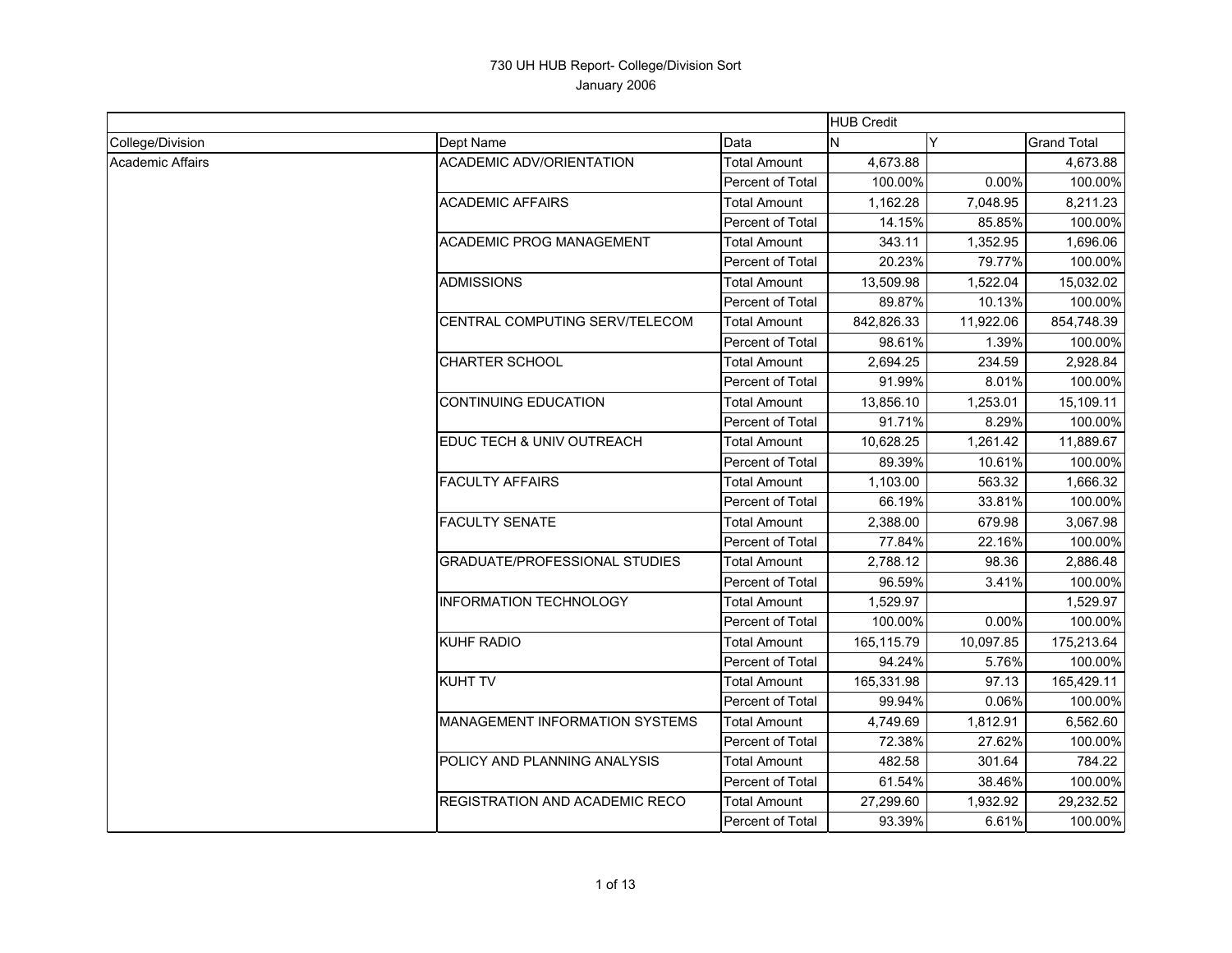|                                   |                                     |                         | <b>HUB Credit</b> |            |                    |
|-----------------------------------|-------------------------------------|-------------------------|-------------------|------------|--------------------|
| College/Division                  | Dept Name                           | Data                    | IN.               | Y          | <b>Grand Total</b> |
| Academic Affairs                  | <b>SCHOLARS COMMUNITY</b>           | <b>Total Amount</b>     | 4,142.65          | 1,291.01   | 5,433.66           |
|                                   |                                     | Percent of Total        | 76.24%            | 23.76%     | 100.00%            |
|                                   | SCHOLARSHIPS (SPECIAL)              | <b>Total Amount</b>     | 5,987.86          |            | 5,987.86           |
|                                   |                                     | Percent of Total        | 100.00%           | 0.00%      | 100.00%            |
|                                   | SCHOLARSHIPS AND FINANCIAL AID      | <b>Total Amount</b>     | 4,242.78          |            | 4,242.78           |
|                                   |                                     | <b>Percent of Total</b> | 100.00%           | 0.00%      | 100.00%            |
|                                   | SECURITY AND DISASTER RECOVERY      | <b>Total Amount</b>     | 511.77            | 1,005.67   | 1,517.44           |
|                                   |                                     | Percent of Total        | 33.73%            | 66.27%     | 100.00%            |
|                                   | TECHNOLOGY SUPPORT SERVICES         | <b>Total Amount</b>     | 37,216.90         | 524.19     | 37,741.09          |
|                                   |                                     | <b>Percent of Total</b> | 98.61%            | 1.39%      | 100.00%            |
|                                   | UNDERGRADUATE STUDIES               | <b>Total Amount</b>     | 497.72            | 109.90     | 607.62             |
|                                   |                                     | Percent of Total        | 81.91%            | 18.09%     | 100.00%            |
| Academic Affairs Total Amount     |                                     |                         | 1,313,082.59      | 43,109.90  | 1,356,192.49       |
| Academic Affairs Percent of Total |                                     |                         | 96.82%            | 3.18%      | 100.00%            |
| <b>Administration and Finance</b> | <b>ADMIN - FINANCIAL SVCS</b>       | <b>Total Amount</b>     | 4,967.15          | 899.04     | 5,866.19           |
|                                   |                                     | Percent of Total        | 84.67%            | 15.33%     | 100.00%            |
|                                   | <b>ADMINISTRATION &amp; FINANCE</b> | <b>Total Amount</b>     | 13,726.13         | 211.10     | 13,937.23          |
|                                   |                                     | Percent of Total        | 98.49%            | 1.51%      | 100.00%            |
|                                   | <b>BUDGET</b>                       | Total Amount            |                   | 162.86     | 162.86             |
|                                   |                                     | Percent of Total        | 0.00%             | 100.00%    | 100.00%            |
|                                   | ENVIRONMENTAL HEALTH RISK MGMT      | <b>Total Amount</b>     | 26,562.47         | 4,953.36   | 31,515.83          |
|                                   |                                     | Percent of Total        | 84.28%            | 15.72%     | 100.00%            |
|                                   | <b>FACILITIES &amp; PLANNING</b>    | Total Amount            | 4,109,088.70      | 400,120.69 | 4,509,209.39       |
|                                   |                                     | Percent of Total        | 91.13%            | 8.87%      | 100.00%            |
|                                   | <b>FINANCE</b>                      | <b>Total Amount</b>     | 11,881.53         | 8,784.93   | 20,666.46          |
|                                   |                                     | Percent of Total        | 57.49%            | 42.51%     | 100.00%            |
|                                   | <b>FINANCIAL REPORTING</b>          | <b>Total Amount</b>     | 1,115.47          | 481.91     | 1,597.38           |
|                                   |                                     | Percent of Total        | 69.83%            | 30.17%     | 100.00%            |
|                                   | <b>HUB PROGRAMS</b>                 | <b>Total Amount</b>     |                   | 331.08     | 331.08             |
|                                   |                                     | Percent of Total        | 0.00%             | 100.00%    | 100.00%            |
|                                   | <b>HUMAN RESOURCES</b>              | Total Amount            | 7,134.44          | 117.21     | 7,251.65           |
|                                   |                                     | Percent of Total        | 98.38%            | 1.62%      | 100.00%            |
|                                   | <b>INST - PLANT</b>                 | <b>Total Amount</b>     | 1,065,259.03      | 120,375.38 | 1,185,634.41       |
|                                   |                                     | Percent of Total        | 89.85%            | 10.15%     | 100.00%            |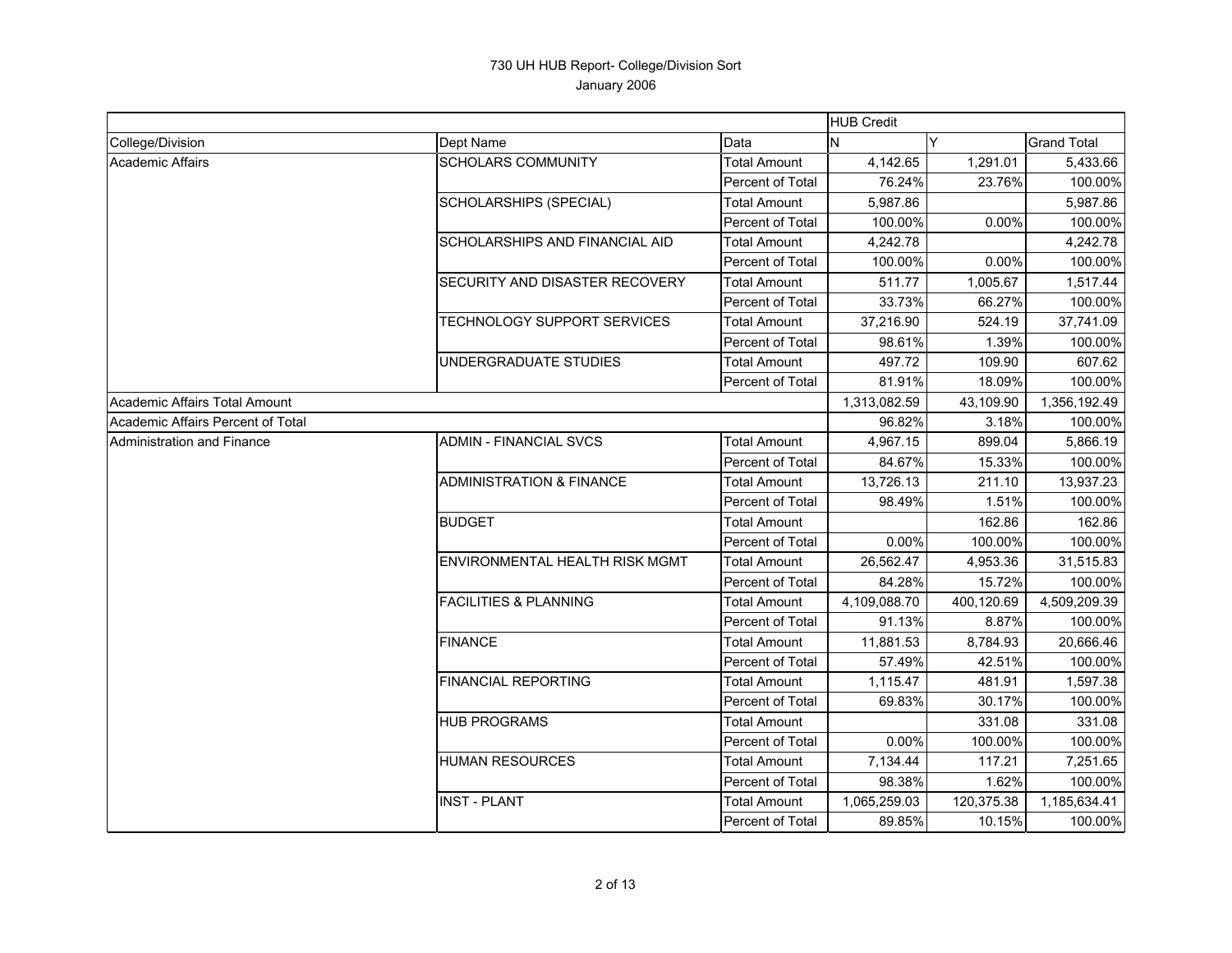|                                             |                                                                  |                     | <b>HUB Credit</b> |            |                    |
|---------------------------------------------|------------------------------------------------------------------|---------------------|-------------------|------------|--------------------|
| College/Division                            | Dept Name                                                        | Data                | N                 | Y          | <b>Grand Total</b> |
| Administration and Finance                  | ONE CARD PROGRAM                                                 | <b>Total Amount</b> | 15,406.68         | 1,012.16   | 16,418.84          |
|                                             |                                                                  | Percent of Total    | 93.84%            | 6.16%      | 100.00%            |
|                                             | PARKING & TRANSPORTATION                                         | <b>Total Amount</b> | 130,957.23        | 816.44     | 131,773.67         |
|                                             |                                                                  | Percent of Total    | 99.38%            | 0.62%      | 100.00%            |
|                                             | PHY PLANT-ADMINISTRATION                                         | Total Amount        | 55,994.61         | 19,902.89  | 75,897.50          |
|                                             |                                                                  | Percent of Total    | 73.78%            | 26.22%     | 100.00%            |
|                                             | PHY PLANT-AUTOMOTIVE                                             | Total Amount        | 31,762.71         | 3,553.67   | 35,316.38          |
|                                             |                                                                  | Percent of Total    | 89.94%            | 10.06%     | 100.00%            |
|                                             | PHY PLANT-BLDG MAINT                                             | <b>Total Amount</b> | 31,986.17         | 11,846.32  | 43,832.49          |
|                                             |                                                                  | Percent of Total    | 72.97%            | 27.03%     | 100.00%            |
|                                             | PHY PLANT-CUSTODIAL SVCS                                         | <b>Total Amount</b> | 22,633.77         | 2,787.38   | 25,421.15          |
|                                             |                                                                  | Percent of Total    | 89.04%            | 10.96%     | 100.00%            |
|                                             | PHY PLANT-GROUNDS MAINT                                          | <b>Total Amount</b> | 12,466.93         |            | 12,466.93          |
|                                             |                                                                  | Percent of Total    | 100.00%           | 0.00%      | 100.00%            |
|                                             | PHY PLANT-SOLID WASTE<br><b>Total Amount</b><br>Percent of Total |                     | 3,015.00          |            | 3,015.00           |
|                                             |                                                                  | 100.00%             | 0.00%             | 100.00%    |                    |
|                                             | PHY PLANT-UTILITIES                                              | <b>Total Amount</b> | 119.495.93        | 12,710.07  | 132,206.00         |
|                                             |                                                                  | Percent of Total    | 90.39%            | 9.61%      | 100.00%            |
|                                             | <b>POLICE</b>                                                    | Total Amount        | 10,371.90         | 10,252.03  | 20,623.93          |
|                                             |                                                                  | Percent of Total    | 50.29%            | 49.71%     | 100.00%            |
|                                             | POSTAL SERVICES                                                  | Total Amount        | 6,149.38          |            | 6,149.38           |
|                                             |                                                                  | Percent of Total    | 100.00%           | 0.00%      | 100.00%            |
|                                             | <b>PRINTING</b>                                                  | <b>Total Amount</b> | 3,167.26          | 123.41     | 3,290.67           |
|                                             |                                                                  | Percent of Total    | 96.25%            | 3.75%      | 100.00%            |
|                                             | STUDENT FINANCIAL SERVICES                                       | <b>Total Amount</b> | 18,790.81         | 14,580.16  | 33,370.97          |
|                                             |                                                                  | Percent of Total    | 56.31%            | 43.69%     | 100.00%            |
| Administration and Finance Total Amount     |                                                                  |                     | 5,701,933.30      | 614,022.09 | 6,315,955.39       |
| Administration and Finance Percent of Total |                                                                  |                     | 90.28%            | 9.72%      | 100.00%            |
| Architecture                                | <b>DEAN, ARCHITECTURE</b>                                        | <b>Total Amount</b> | 26,622.90         | 1,902.06   | 28,524.96          |
|                                             |                                                                  | Percent of Total    | 93.33%            | 6.67%      | 100.00%            |
| <b>Architecture Total Amount</b>            |                                                                  |                     | 26,622.90         | 1,902.06   | 28,524.96          |
| Architecture Percent of Total               |                                                                  |                     | 93.33%            | 6.67%      | 100.00%            |
| <b>Business Administration</b>              | <b>ACCOUNTANCY AND TAXATION</b>                                  | Total Amount        | 144.78            | 1,732.41   | 1,877.19           |
|                                             |                                                                  | Percent of Total    | 7.71%             | 92.29%     | 100.00%            |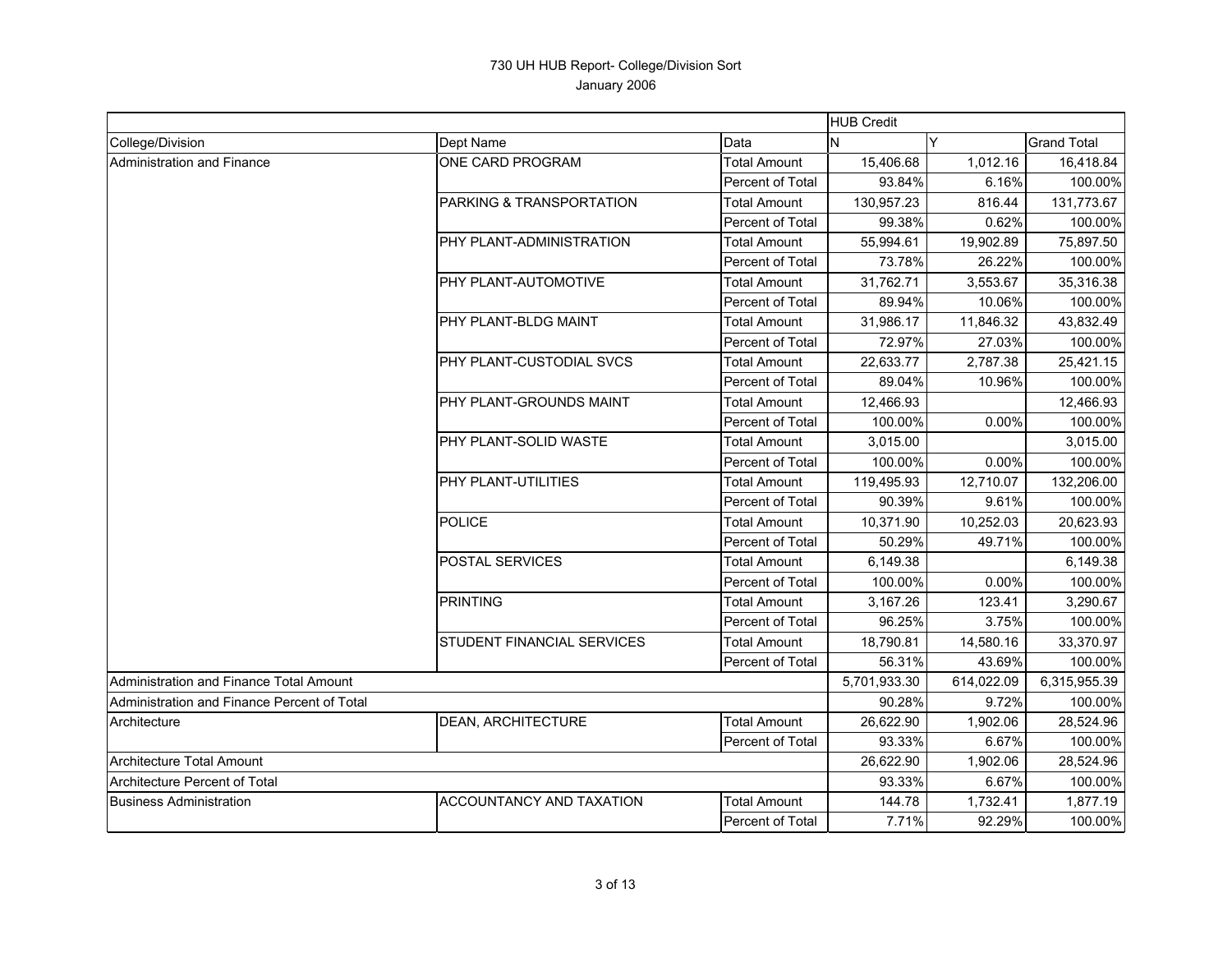|                                                 |                                   |                         | <b>HUB Credit</b> |           |                    |
|-------------------------------------------------|-----------------------------------|-------------------------|-------------------|-----------|--------------------|
| College/Division                                | Dept Name                         | Data                    | N                 | Y         | <b>Grand Total</b> |
| <b>Business Administration</b>                  | CBA CAREER SERVICES CTR           | <b>Total Amount</b>     | 9,885.89          | 50.86     | 9,936.75           |
|                                                 |                                   | Percent of Total        | 99.49%            | 0.51%     | 100.00%            |
|                                                 | CTR FOR ENTREPRENEURSHIP & INN    | <b>Total Amount</b>     | 983.12            | 623.33    | 1,606.45           |
|                                                 |                                   | Percent of Total        | 61.20%            | 38.80%    | 100.00%            |
|                                                 | CTR FOR EXECUTIVE DEVELOPMENT     | <b>Total Amount</b>     | 3,044.75          | 429.95    | 3,474.70           |
|                                                 |                                   | <b>Percent of Total</b> | 87.63%            | 12.37%    | 100.00%            |
|                                                 | DEAN, BUSINESS ADMINISTRATION     | <b>Total Amount</b>     | 43,625.92         | 3,826.13  | 47,452.05          |
|                                                 |                                   | Percent of Total        | 91.94%            | 8.06%     | 100.00%            |
|                                                 | DECISION AND INFORMATION SCIEN    | <b>Total Amount</b>     | 497.33            | 211.59    | 708.92             |
|                                                 |                                   | Percent of Total        | 70.15%            | 29.85%    | 100.00%            |
|                                                 | <b>EXECUTIVE DEGREE PROGRAMS</b>  | Total Amount            | 34,732.66         | 1,350.92  | 36,083.58          |
|                                                 |                                   | Percent of Total        | 96.26%            | 3.74%     | 100.00%            |
|                                                 | <b>FINANCE</b>                    | <b>Total Amount</b>     | 281.10            | 68.78     | 349.88             |
|                                                 |                                   | Percent of Total        | 80.34%            | 19.66%    | 100.00%            |
|                                                 | GULF COAST SMALL BUS. DEVEL CE    | <b>Total Amount</b>     | 31,056.74         | 11,405.58 | 42,462.32          |
|                                                 |                                   | Percent of Total        | 73.14%            | 26.86%    | 100.00%            |
|                                                 | <b>MANAGEMENT</b>                 | <b>Total Amount</b>     | 374.09            | 38.48     | 412.57             |
|                                                 |                                   | Percent of Total        | 90.67%            | 9.33%     | 100.00%            |
|                                                 | <b>MARKETING</b>                  | <b>Total Amount</b>     | 33,290.15         | 1,694.06  | 34,984.21          |
|                                                 |                                   | Percent of Total        | 95.16%            | 4.84%     | 100.00%            |
|                                                 | OFFICE OF STUDENT SERVICES        | <b>Total Amount</b>     | 4,891.46          | 599.71    | 5,491.17           |
|                                                 |                                   | Percent of Total        | 89.08%            | 10.92%    | 100.00%            |
|                                                 | RESEARCH AND INSTR COMPUTING S    | <b>Total Amount</b>     | 8,538.48          | 12.58     | 8,551.06           |
|                                                 |                                   | Percent of Total        | 99.85%            | 0.15%     | 100.00%            |
| <b>Business Administration Total Amount</b>     |                                   |                         | 171,346.47        | 22,044.38 | 193,390.85         |
| <b>Business Administration Percent of Total</b> |                                   |                         | 88.60%            | 11.40%    | 100.00%            |
| Education                                       | CENTER FOR INFO TECH IN EDUCATION | <b>Total Amount</b>     | 4,208.95          | 2,046.26  | 6,255.21           |
|                                                 |                                   | Percent of Total        | 67.29%            | 32.71%    | 100.00%            |
|                                                 | CONSISTENCY MGMT & COOP DISCIP    | <b>Total Amount</b>     | 85,942.59         | 4,653.99  | 90,596.58          |
|                                                 |                                   | Percent of Total        | 94.86%            | 5.14%     | 100.00%            |
|                                                 | <b>CURRICULUM AND INSTRUCTION</b> | <b>Total Amount</b>     | 4,296.08          | 1,174.87  | 5,470.95           |
|                                                 |                                   | Percent of Total        | 78.53%            | 21.47%    | 100.00%            |
|                                                 | <b>DEAN, EDUCATION</b>            | <b>Total Amount</b>     | 14,045.24         | 8,096.60  | 22,141.84          |
|                                                 |                                   | <b>Percent of Total</b> | 63.43%            | 36.57%    | 100.00%            |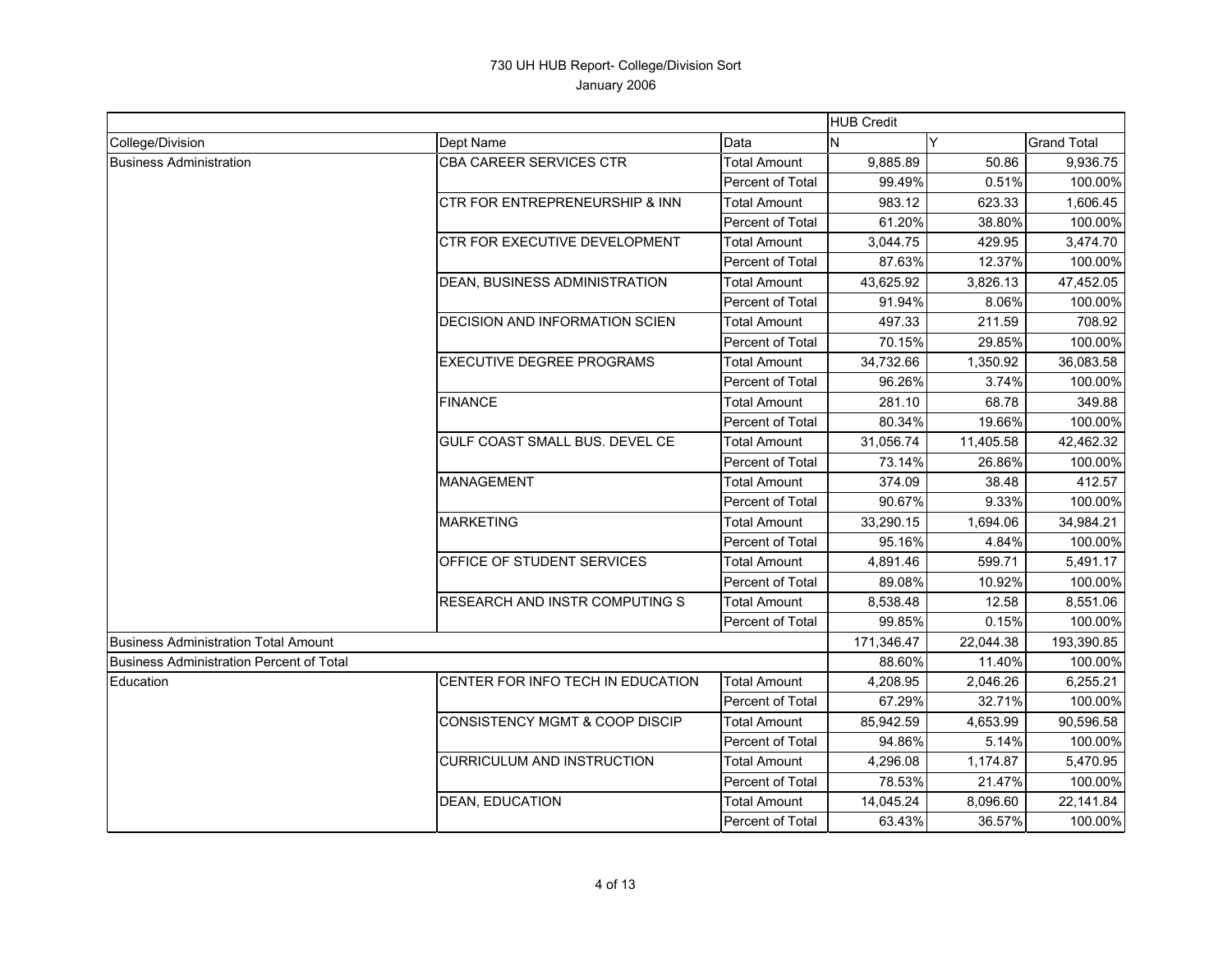|                                   |                                |                         | <b>HUB Credit</b> |           |                    |
|-----------------------------------|--------------------------------|-------------------------|-------------------|-----------|--------------------|
| College/Division                  | Dept Name                      | Data                    | N                 | Y         | <b>Grand Total</b> |
| Education                         | EDU. LEADERSHIP & CULTURAL STU | <b>Total Amount</b>     | 467.56            | 965.96    | 1,433.52           |
|                                   |                                | Percent of Total        | 32.62%            | 67.38%    | 100.00%            |
|                                   | EDUCATIONAL PSYCHOLOGY         | <b>Total Amount</b>     | 1,012.34          | 74.82     | 1,087.16           |
|                                   |                                | <b>Percent of Total</b> | 93.12%            | 6.88%     | 100.00%            |
|                                   | HEALTH AND HUMAN PERFORMANCE   | Total Amount            | 53,126.79         | 882.25    | 54,009.04          |
|                                   |                                | Percent of Total        | 98.37%            | 1.63%     | 100.00%            |
|                                   | HUMAN DEVELOPMENT LAB          | <b>Total Amount</b>     | 1,130.53          |           | 1,130.53           |
|                                   |                                | Percent of Total        | 100.00%           | 0.00%     | 100.00%            |
|                                   | TEACHER EDUCATION AND CERTIFIC | <b>Total Amount</b>     | 901.55            |           | 901.55             |
|                                   |                                | Percent of Total        | 100.00%           | 0.00%     | 100.00%            |
|                                   | TEX CTR FOR UNIV/SCHOOL PRTSHP | <b>Total Amount</b>     | 1,206.39          | 764.90    | 1,971.29           |
|                                   |                                | Percent of Total        | 61.20%            | 38.80%    | 100.00%            |
| <b>Education Total Amount</b>     |                                |                         | 166,338.02        | 18,659.65 | 184,997.67         |
| <b>Education Percent of Total</b> |                                |                         | 89.91%            | 10.09%    | 100.00%            |
| Engineering                       | <b>CHEMICAL ENGINEERING</b>    | <b>Total Amount</b>     | 84, 165. 19       | 2,144.60  | 86,309.79          |
|                                   |                                | Percent of Total        | 97.52%            | 2.48%     | 100.00%            |
|                                   | <b>CIVIL ENGINEERING</b>       | <b>Total Amount</b>     | 10,414.70         | 212.08    | 10,626.78          |
|                                   |                                | Percent of Total        | 98.00%            | 2.00%     | 100.00%            |
|                                   | COMPOSITE ENGR APPLICATIONS CT | <b>Total Amount</b>     | 1,648.27          | 719.46    | 2,367.73           |
|                                   |                                | Percent of Total        | 69.61%            | 30.39%    | 100.00%            |
|                                   | <b>DEAN, ENGINEERING</b>       | <b>Total Amount</b>     | 12,848.94         | 8,349.49  | 21,198.43          |
|                                   |                                | Percent of Total        | 60.61%            | 39.39%    | 100.00%            |
|                                   | ELECTRICAL ENGINEERING         | <b>Total Amount</b>     | 30,936.71         | 259.57    | 31,196.28          |
|                                   |                                | Percent of Total        | 99.17%            | 0.83%     | 100.00%            |
|                                   | <b>ENGINEERING SERVICES</b>    | <b>Total Amount</b>     | 1,038.30          |           | 1,038.30           |
|                                   |                                | Percent of Total        | 100.00%           | 0.00%     | 100.00%            |
|                                   | <b>INDUSTRIAL ENGINEERING</b>  | <b>Total Amount</b>     | 3,853.86          | 9,447.26  | 13,301.12          |
|                                   |                                | Percent of Total        | 28.97%            | 71.03%    | 100.00%            |
|                                   | <b>MECHANICAL ENGINEERING</b>  | <b>Total Amount</b>     | 18,424.04         | 10,146.00 | 28,570.04          |
|                                   |                                | Percent of Total        | 64.49%            | 35.51%    | 100.00%            |
|                                   | <b>TMAC</b>                    | <b>Total Amount</b>     | 1,002.49          | 218.21    | 1,220.70           |
|                                   |                                | Percent of Total        | 82.12%            | 17.88%    | 100.00%            |
| <b>Engineering Total Amount</b>   |                                |                         | 164,332.50        | 31,496.67 | 195,829.17         |
| Engineering Percent of Total      |                                |                         |                   | 16.08%    | 100.00%            |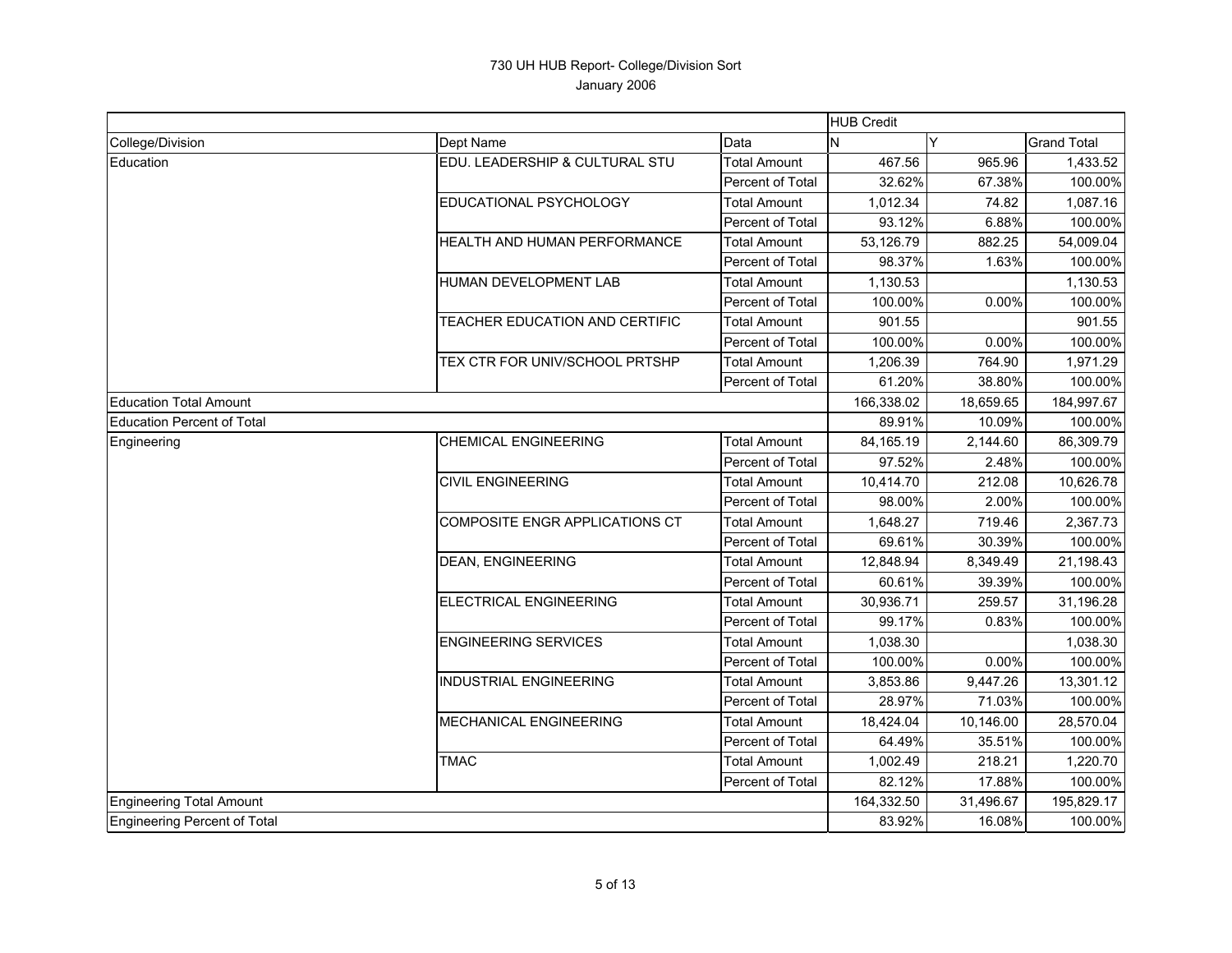|                                                  |                                | <b>HUB Credit</b>   |            |           |                    |
|--------------------------------------------------|--------------------------------|---------------------|------------|-----------|--------------------|
| College/Division                                 | Dept Name                      | Data                | N          | Y         | <b>Grand Total</b> |
| <b>Graduate School of Social Work</b>            | <b>AMERICAN HUMANICS</b>       | <b>Total Amount</b> |            | 25.22     | 25.22              |
|                                                  |                                | Percent of Total    | 0.00%      | 100.00%   | 100.00%            |
|                                                  | DEAN, SOCIAL WORK              | <b>Total Amount</b> | 2,326.99   | 673.02    | 3,000.01           |
|                                                  |                                | Percent of Total    | 77.57%     | 22.43%    | 100.00%            |
|                                                  | <b>FIELD OFFICE</b>            | <b>Total Amount</b> | 31.04      | 780.61    | 811.65             |
|                                                  |                                | Percent of Total    | 3.82%      | 96.18%    | 100.00%            |
|                                                  | <b>MSW ADMISSIONS OFFICE</b>   | <b>Total Amount</b> | 15.82      | 474.68    | 490.50             |
|                                                  |                                | Percent of Total    | 3.23%      | 96.77%    | 100.00%            |
|                                                  | PHD PROGRAM                    | <b>Total Amount</b> | 51.22      |           | 51.22              |
|                                                  |                                | Percent of Total    | 100.00%    | 0.00%     | 100.00%            |
|                                                  | SOC WRK ACADEMY FOR RSRCH/PRAC | <b>Total Amount</b> | 14,185.49  | 11,269.83 | 25,455.32          |
|                                                  |                                | Percent of Total    | 55.73%     | 44.27%    | 100.00%            |
| Graduate School of Social Work Total Amount      |                                |                     | 16,610.56  | 13,223.36 | 29,833.92          |
| Graduate School of Social Work Percent of Total  |                                |                     | 55.68%     | 44.32%    | 100.00%            |
| Honors College                                   | DEAN, HONORS COLLEGE           | <b>Total Amount</b> | 10,018.04  | 651.81    | 10,669.85          |
|                                                  |                                | Percent of Total    | 93.89%     | 6.11%     | 100.00%            |
|                                                  | <b>HONORS COLLEGE</b>          | <b>Total Amount</b> | 503.57     |           | 503.57             |
|                                                  |                                | Percent of Total    | 100.00%    | 0.00%     | 100.00%            |
| Honors College Total Amount                      |                                |                     | 10,521.61  | 651.81    | 11,173.42          |
| Honors College Percent of Total                  |                                |                     | 94.17%     | 5.83%     | 100.00%            |
| Hotel and Restaurant Management                  | DEAN, HOTEL & RESTAURANT MANAG | <b>Total Amount</b> | 10,465.00  | 285.09    | 10,750.09          |
|                                                  |                                | Percent of Total    | 97.35%     | 2.65%     | 100.00%            |
|                                                  | HOTEL AND RESTAURANT MANAGEMEN | <b>Total Amount</b> | 60,544.36  | 4,495.00  | 65,039.36          |
|                                                  |                                | Percent of Total    | 93.09%     | 6.91%     | 100.00%            |
| Hotel and Restaurant Management Total Amount     |                                |                     | 71,009.36  | 4,780.09  | 75,789.45          |
| Hotel and Restaurant Management Percent of Total |                                |                     | 93.69%     | 6.31%     | 100.00%            |
| Law Center                                       | DEAN, LAW                      | <b>Total Amount</b> | 124,452.47 | 10,689.28 | 135, 141. 75       |
|                                                  |                                | Percent of Total    | 92.09%     | 7.91%     | 100.00%            |
|                                                  | LAW INFORMATION TECHNOLOGY     | <b>Total Amount</b> | 22,733.39  | 5,086.38  | 27,819.77          |
|                                                  |                                | Percent of Total    | 81.72%     | 18.28%    | 100.00%            |
|                                                  | <b>LAW LIBRARY</b>             | <b>Total Amount</b> | 20,525.28  | 317.52    | 20,842.80          |
|                                                  |                                | Percent of Total    | 98.48%     | 1.52%     | 100.00%            |
| Law Center Total Amount                          |                                |                     | 167,711.14 | 16,093.18 | 183,804.32         |
| Law Center Percent of Total                      |                                |                     | 91.24%     | 8.76%     | 100.00%            |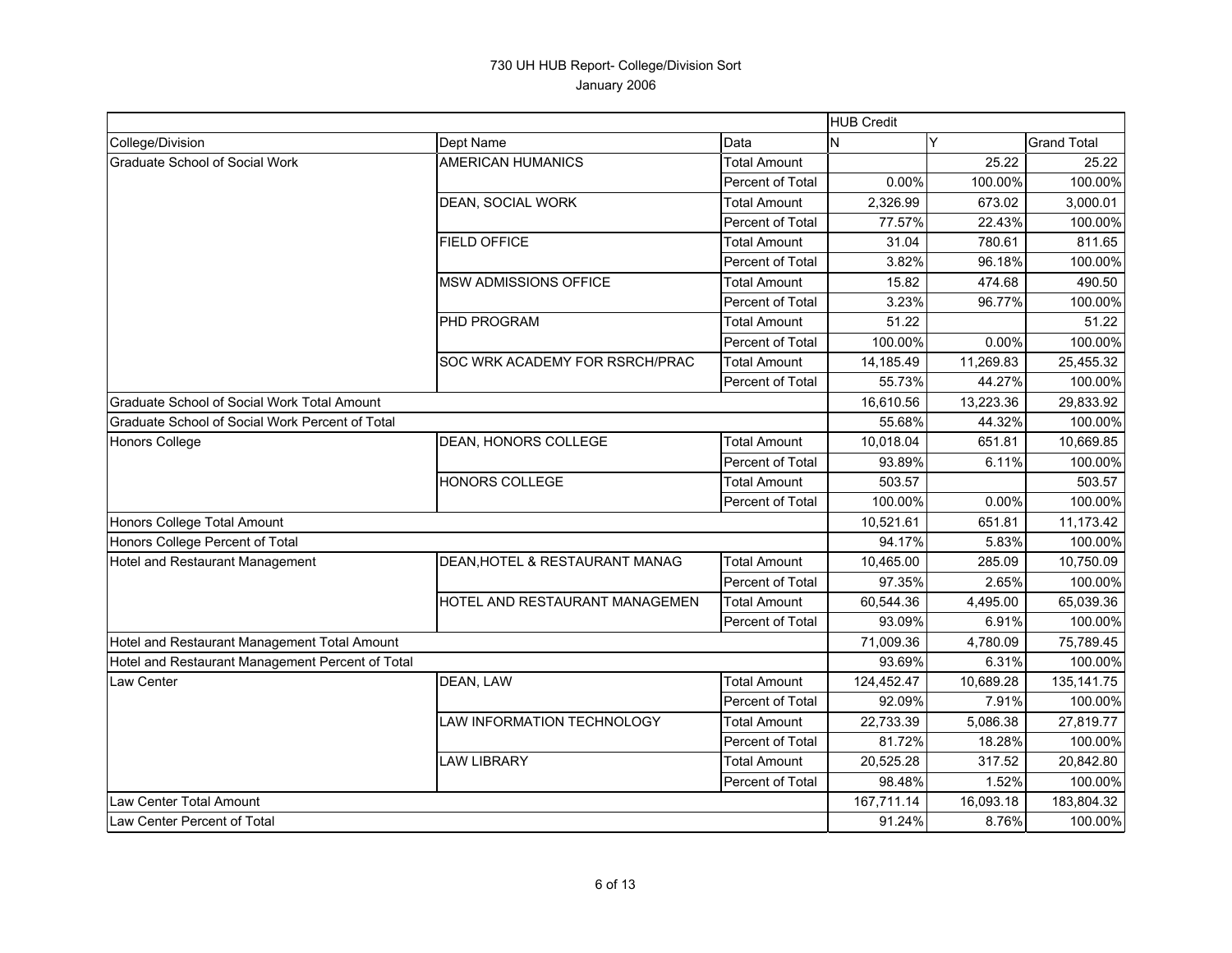|                                  |                                 |                         | <b>HUB Credit</b> |           |                    |
|----------------------------------|---------------------------------|-------------------------|-------------------|-----------|--------------------|
| College/Division                 | Dept Name                       | Data                    | IN.               | ٧         | <b>Grand Total</b> |
| Liberal Arts and Social Sciences | <b>AEROSPACE STUDIES</b>        | <b>Total Amount</b>     | 1,071.96          | 21.18     | 1,093.14           |
|                                  |                                 | Percent of Total        | 98.06%            | 1.94%     | 100.00%            |
|                                  | AFRICAN-AMERICAN STUDIES        | <b>Total Amount</b>     | 5,515.50          | 2,282.98  | 7,798.48           |
|                                  |                                 | Percent of Total        | 70.73%            | 29.27%    | 100.00%            |
|                                  | <b>ANTHROPOLOGY</b>             | <b>Total Amount</b>     | 23.14             | 149.90    | 173.04             |
|                                  |                                 | <b>Percent of Total</b> | 13.37%            | 86.63%    | 100.00%            |
|                                  | <b>ART</b>                      | <b>Total Amount</b>     | 11,760.43         | 897.76    | 12,658.19          |
|                                  |                                 | <b>Percent of Total</b> | 92.91%            | 7.09%     | 100.00%            |
|                                  | <b>ARTE PUBLICO</b>             | <b>Total Amount</b>     | 48,128.52         | 1,038.59  | 49,167.11          |
|                                  |                                 | Percent of Total        | 97.89%            | 2.11%     | 100.00%            |
|                                  | <b>BAND</b>                     | <b>Total Amount</b>     | 9,613.90          |           | 9,613.90           |
|                                  |                                 | Percent of Total        | 100.00%           | 0.00%     | 100.00%            |
|                                  | <b>BLAFFER GALLERY</b>          | <b>Total Amount</b>     | 35,814.08         | 541.69    | 36,355.77          |
|                                  |                                 | Percent of Total        | 98.51%            | 1.49%     | 100.00%            |
|                                  | CENTER FOR PUBLIC POLICY        | Total Amount            | 149.10            | 6.16      | 155.26             |
|                                  |                                 | <b>Percent of Total</b> | 96.03%            | 3.97%     | 100.00%            |
|                                  | <b>COMMUNICATION</b>            | <b>Total Amount</b>     | 13,278.88         | 870.27    | 14,149.15          |
|                                  |                                 | Percent of Total        | 93.85%            | 6.15%     | 100.00%            |
|                                  | <b>COMMUNICATIONS DISORDERS</b> | <b>Total Amount</b>     | 4,230.91          | 890.70    | 5,121.61           |
|                                  |                                 | Percent of Total        | 82.61%            | 17.39%    | 100.00%            |
|                                  | DEAN, LIBERAL ARTS & SOC SCI    | <b>Total Amount</b>     | 19,037.03         | 16,557.54 | 35,594.57          |
|                                  |                                 | Percent of Total        | 53.48%            | 46.52%    | 100.00%            |
|                                  | <b>ECONOMICS</b>                | <b>Total Amount</b>     | 2,282.53          | 9,555.53  | 11,838.06          |
|                                  |                                 | Percent of Total        | 19.28%            | 80.72%    | 100.00%            |
|                                  | <b>ENGLISH</b>                  | Total Amount            | 5.153.56          | 9,745.77  | 14,899.33          |
|                                  |                                 | Percent of Total        | 34.59%            | 65.41%    | 100.00%            |
|                                  | <b>HISTORY</b>                  | <b>Total Amount</b>     | 4,578.40          | 168.57    | 4,746.97           |
|                                  |                                 | Percent of Total        | 96.45%            | 3.55%     | 100.00%            |
|                                  | MEXICAN-AMERICAN STUDIES        | Total Amount            | 4,400.61          | 791.57    | 5,192.18           |
|                                  |                                 | Percent of Total        | 84.75%            | 15.25%    | 100.00%            |
|                                  | <b>MILITARY SCIENCE</b>         | <b>Total Amount</b>     | 2,328.67          |           | 2,328.67           |
|                                  |                                 | Percent of Total        | 100.00%           | 0.00%     | 100.00%            |
|                                  | MODERN AND CLASSICAL LANGUAGES  | <b>Total Amount</b>     | 9,257.03          | 4,006.11  | 13,263.14          |
|                                  |                                 | Percent of Total        | 69.80%            | 30.20%    | 100.00%            |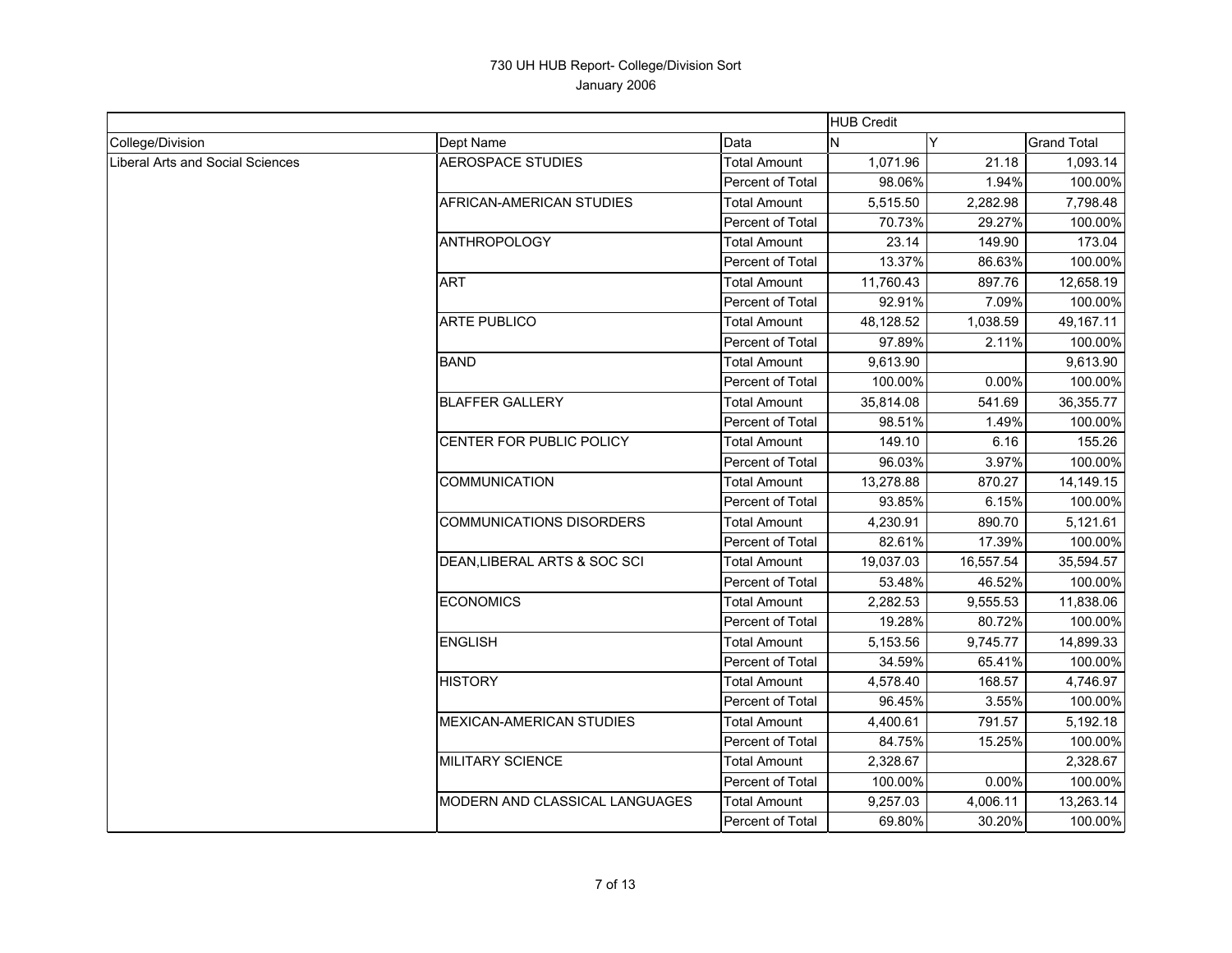|                                                   |                                   |                         | <b>HUB Credit</b> |           |                    |
|---------------------------------------------------|-----------------------------------|-------------------------|-------------------|-----------|--------------------|
| College/Division                                  | Dept Name                         | Data                    | N                 | Y         | <b>Grand Total</b> |
| <b>Liberal Arts and Social Sciences</b>           | <b>MUSIC</b>                      | <b>Total Amount</b>     | 43,502.87         | 983.31    | 44,486.18          |
|                                                   |                                   | Percent of Total        | 97.79%            | 2.21%     | 100.00%            |
|                                                   | PHILOSOPHY                        | <b>Total Amount</b>     | 87.41             | 1,065.97  | 1,153.38           |
|                                                   |                                   | Percent of Total        | 7.58%             | 92.42%    | 100.00%            |
|                                                   | POLITICAL SCIENCE                 | <b>Total Amount</b>     | 1,536.63          | 2,491.40  | 4,028.03           |
|                                                   |                                   | Percent of Total        | 38.15%            | 61.85%    | 100.00%            |
|                                                   | <b>PSYCHOLOGY</b>                 | <b>Total Amount</b>     | 7,550.52          | 1,806.69  | 9,357.21           |
|                                                   |                                   | <b>Percent of Total</b> | 80.69%            | 19.31%    | 100.00%            |
|                                                   | SOCIOLOGY                         | <b>Total Amount</b>     | 496.87            | 2,393.94  | 2,890.81           |
|                                                   |                                   | Percent of Total        | 17.19%            | 82.81%    | 100.00%            |
|                                                   | <b>THEATRE</b>                    | <b>Total Amount</b>     | 6,089.03          |           | 6,089.03           |
|                                                   |                                   | Percent of Total        | 100.00%           | 0.00%     | 100.00%            |
|                                                   | <b>WOMEN'S STUDIES PROGRAM</b>    | <b>Total Amount</b>     | 8,719.75          | 299.99    | 9,019.74           |
|                                                   |                                   | Percent of Total        | 96.67%            | 3.33%     | 100.00%            |
|                                                   | <b>WRITING CENTER</b>             | <b>Total Amount</b>     | 1,502.53          | 66.75     | 1,569.28           |
|                                                   |                                   | Percent of Total        | 95.75%            | 4.25%     | 100.00%            |
| Liberal Arts and Social Sciences Total Amount     |                                   |                         | 246,109.86        | 56,632.37 | 302,742.23         |
| Liberal Arts and Social Sciences Percent of Total |                                   |                         | 81.29%            | 18.71%    | 100.00%            |
| Library                                           | UNIVERSITY LIBRARIES              | <b>Total Amount</b>     | 430,167.10        | 5,079.40  | 435,246.50         |
|                                                   |                                   | Percent of Total        | 98.83%            | 1.17%     | 100.00%            |
| <b>Library Total Amount</b>                       |                                   |                         | 430,167.10        | 5,079.40  | 435,246.50         |
| Library Percent of Total                          |                                   |                         | 98.83%            | 1.17%     | 100.00%            |
| Natural Science and Mathematics                   | <b>BIOLOGY &amp; BIOCHEMISTRY</b> | <b>Total Amount</b>     | 175,779.99        | 1,332.28  | 177,112.27         |
|                                                   |                                   | Percent of Total        | 99.25%            | 0.75%     | 100.00%            |
|                                                   | <b>CHEMISTRY</b>                  | <b>Total Amount</b>     | 49,456.92         | 1,266.84  | 50,723.76          |
|                                                   |                                   | Percent of Total        | 97.50%            | 2.50%     | 100.00%            |
|                                                   | <b>COMPUTER SCIENCE</b>           | <b>Total Amount</b>     | 18,310.18         | 5,161.22  | 23,471.40          |
|                                                   |                                   | Percent of Total        | 78.01%            | 21.99%    | 100.00%            |
|                                                   | DEAN, NATURAL SCIENCE & MATHE     | <b>Total Amount</b>     | 23,980.51         | 670.09    | 24,650.60          |
|                                                   |                                   | <b>Percent of Total</b> | 97.28%            | 2.72%     | 100.00%            |
|                                                   | <b>GEOLOGY</b>                    | <b>Total Amount</b>     | 26,857.53         | 1,448.05  | 28,305.58          |
|                                                   |                                   | Percent of Total        | 94.88%            | 5.12%     | 100.00%            |
|                                                   | <b>IMAQS</b>                      | <b>Total Amount</b>     | 29,436.85         |           | 29,436.85          |
|                                                   |                                   | Percent of Total        | 100.00%           | 0.00%     | 100.00%            |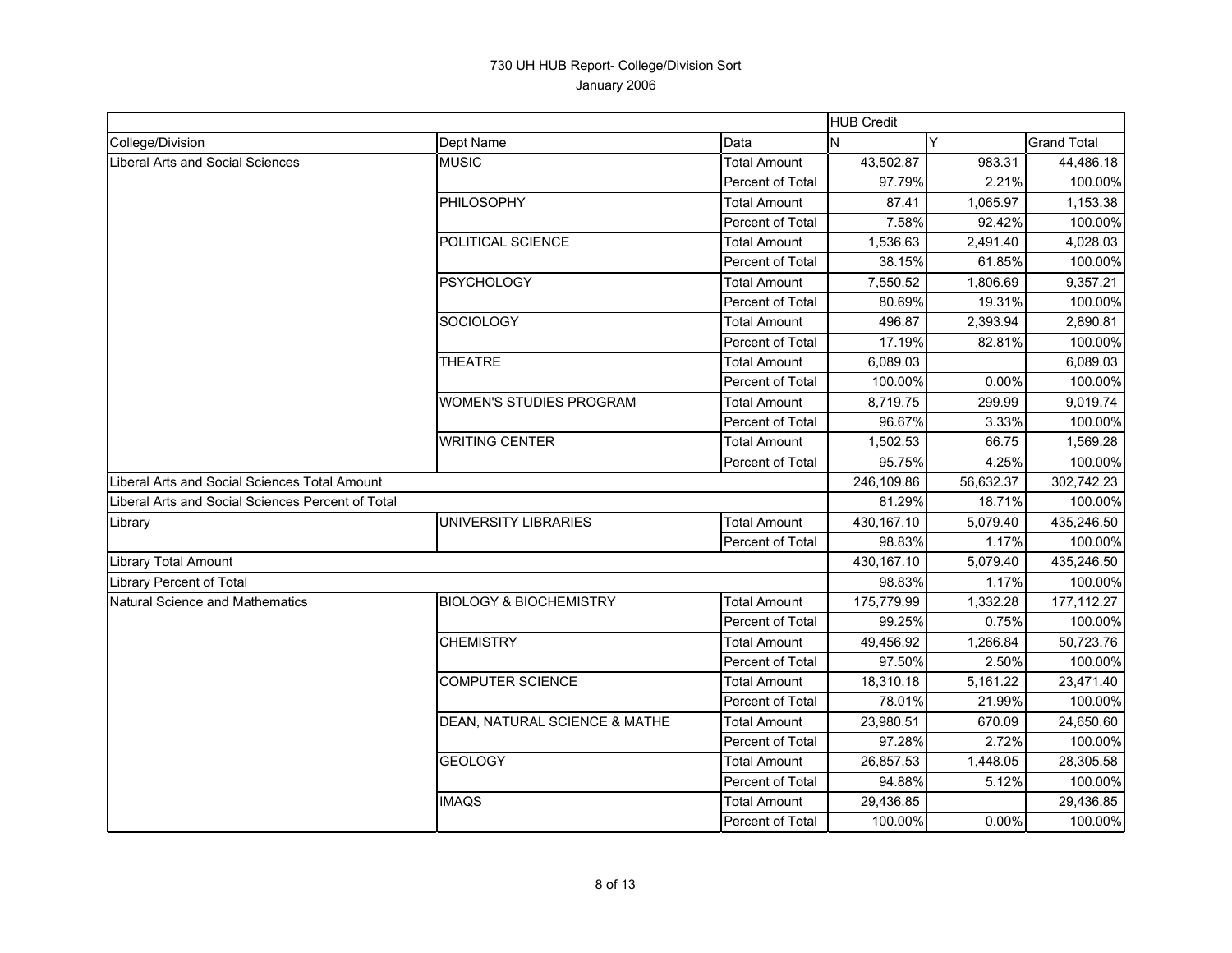|                                                  |                                  |                         | <b>HUB Credit</b> |           |                    |
|--------------------------------------------------|----------------------------------|-------------------------|-------------------|-----------|--------------------|
| College/Division                                 | Dept Name                        | Data                    | IN.               | Y         | <b>Grand Total</b> |
| Natural Science and Mathematics                  | INSTITUTE FOR MOLECULAR DESIGN   | <b>Total Amount</b>     | 8.36              |           | 8.36               |
|                                                  |                                  | Percent of Total        | 100.00%           | 0.00%     | 100.00%            |
|                                                  | <b>MATHEMATICS</b>               | <b>Total Amount</b>     | 17,918.10         | 442.59    | 18,360.69          |
|                                                  |                                  | Percent of Total        | 97.59%            | 2.41%     | 100.00%            |
|                                                  | <b>PHYSICS</b>                   | <b>Total Amount</b>     | 88,537.14         | 5,842.08  | 94,379.22          |
|                                                  |                                  | <b>Percent of Total</b> | 93.81%            | 6.19%     | 100.00%            |
| Natural Science and Mathematics Total Amount     |                                  |                         | 430,285.58        | 16,163.15 | 446,448.73         |
| Natural Science and Mathematics Percent of Total |                                  |                         | 96.38%            | 3.62%     | 100.00%            |
| Optometry                                        | DEAN, OPTOMETRY                  | <b>Total Amount</b>     | 565,372.13        | 16,071.80 | 581,443.93         |
|                                                  |                                  | Percent of Total        | 97.24%            | 2.76%     | 100.00%            |
|                                                  | OPT VISION SCIENCES              | <b>Total Amount</b>     | 123,196.78        | 2,854.42  | 126,051.20         |
|                                                  |                                  | Percent of Total        | 97.74%            | 2.26%     | 100.00%            |
|                                                  | OPTOMETRY CLINIC                 | <b>Total Amount</b>     | 23,987.89         | 1,652.57  | 25,640.46          |
|                                                  |                                  | Percent of Total        | 93.55%            | 6.45%     | 100.00%            |
| <b>Optometry Total Amount</b>                    |                                  |                         | 712,556.80        | 20,578.79 | 733,135.59         |
| Optometry Percent of Total                       |                                  |                         | 97.19%            | 2.81%     | 100.00%            |
| Pharmacy                                         | CLINICAL PHARMACY & ADMINISTRA   | <b>Total Amount</b>     | 12,248.80         | 180.27    | 12,429.07          |
|                                                  |                                  | Percent of Total        | 98.55%            | 1.45%     | 100.00%            |
|                                                  | <b>DEAN, PHARMACY</b>            | <b>Total Amount</b>     | 53,184.52         | 1,658.82  | 54,843.34          |
|                                                  |                                  | Percent of Total        | 96.98%            | 3.02%     | 100.00%            |
|                                                  | INSTITUTE FOR DRUG EDUCATION     | <b>Total Amount</b>     | 431.40            | 2,310.56  | 2,741.96           |
|                                                  |                                  | Percent of Total        | 15.73%            | 84.27%    | 100.00%            |
|                                                  | PHARMACOLOGICAL & PHARMACEUTIC   | <b>Total Amount</b>     | 56,031.23         | 4,344.32  | 60,375.55          |
|                                                  |                                  | Percent of Total        | 92.80%            | 7.20%     | 100.00%            |
| <b>Pharmacy Total Amount</b>                     |                                  |                         | 121,895.95        | 8,493.97  | 130,389.92         |
| Pharmacy Percent of Total                        |                                  |                         | 93.49%            | 6.51%     | 100.00%            |
| President                                        | AFFIRMATIVE ACTION               | <b>Total Amount</b>     | 31.60             | 12,371.26 | 12,402.86          |
|                                                  |                                  | Percent of Total        | 0.25%             | 99.75%    | 100.00%            |
|                                                  | <b>AUDITING</b>                  | Total Amount            | 368.50            |           | 368.50             |
|                                                  |                                  | Percent of Total        | 100.00%           | 0.00%     | 100.00%            |
|                                                  | <b>INTERCOLLEGIATE ATHLETICS</b> | <b>Total Amount</b>     | 220,016.35        | 48,489.64 | 268,505.99         |
|                                                  |                                  | Percent of Total        | 81.94%            | 18.06%    | 100.00%            |
|                                                  | OFFICE OF SPECIAL EVENTS         | <b>Total Amount</b>     | 97,489.93         | 814.00    | 98,303.93          |
|                                                  |                                  | <b>Percent of Total</b> | 99.17%            | 0.83%     | 100.00%            |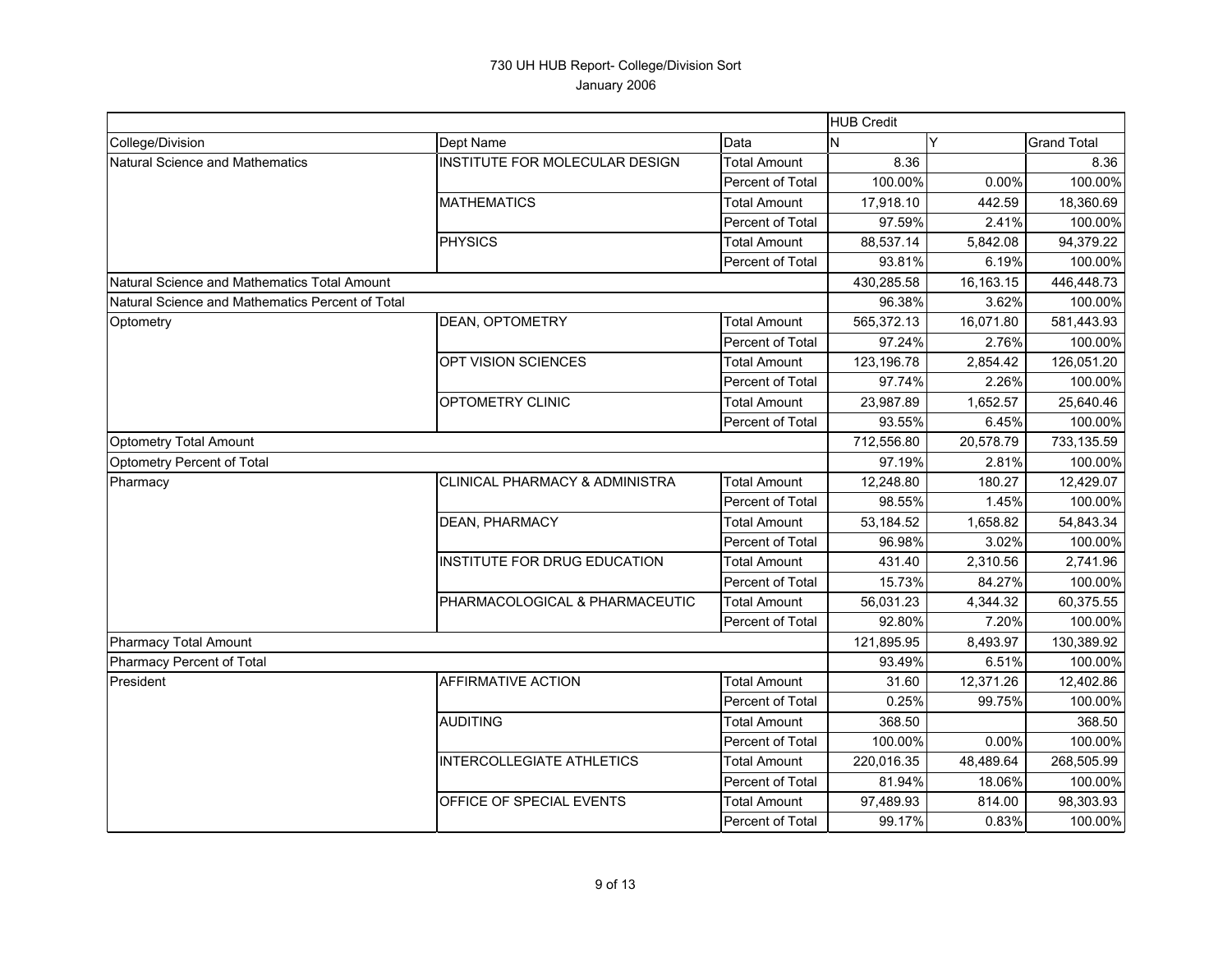|                                   |                                          |                         | <b>HUB Credit</b> |           |                    |
|-----------------------------------|------------------------------------------|-------------------------|-------------------|-----------|--------------------|
| College/Division                  | Dept Name                                | Data                    | N                 | Y         | <b>Grand Total</b> |
| President                         | <b>PRESIDENT</b>                         | <b>Total Amount</b>     | 5,873.96          | 887.59    | 6,761.55           |
|                                   |                                          | Percent of Total        | 86.87%            | 13.13%    | 100.00%            |
| <b>President Total Amount</b>     |                                          |                         | 323,780.34        | 62,562.49 | 386,342.83         |
| <b>President Percent of Total</b> |                                          |                         | 83.81%            | 16.19%    | 100.00%            |
| Research                          | ALLIED GEOPHYSICAL LABORATORIE           | <b>Total Amount</b>     | 91.91             |           | 91.91              |
|                                   |                                          | Percent of Total        | 100.00%           | 0.00%     | 100.00%            |
|                                   | ANIMAL CARE OPERATIONS                   | <b>Total Amount</b>     | 19,383.94         | 2,813.68  | 22,197.62          |
|                                   |                                          | <b>Percent of Total</b> | 87.32%            | 12.68%    | 100.00%            |
|                                   | ENVIRONMENTAL INSTIT-HOUSTON             | <b>Total Amount</b>     | 1,620.81          |           | 1,620.81           |
|                                   |                                          | <b>Percent of Total</b> | 100.00%           | 0.00%     | 100.00%            |
|                                   | <b>GRANTS AND CONTRACTS</b>              | <b>Total Amount</b>     | 314.95            | 117.18    | 432.13             |
|                                   |                                          | Percent of Total        | 72.88%            | 27.12%    | 100.00%            |
|                                   | <b>HOUSTON COASTAL CENTER</b>            | <b>Total Amount</b>     | 98.92             |           | 98.92              |
|                                   |                                          | Percent of Total        | 100.00%           | 0.00%     | 100.00%            |
|                                   | <b>INSTITUTE FOR SPACE SYSTEMS</b>       | <b>Total Amount</b>     | 144.00            |           | 144.00             |
|                                   |                                          | Percent of Total        | 100.00%           | 0.00%     | 100.00%            |
|                                   | MAT. RES. SCI & ENGR. CTR                | Total Amount            | 11,246.00         |           | 11,246.00          |
|                                   |                                          | Percent of Total        | 100.00%           | 0.00%     | 100.00%            |
|                                   | <b>OFFICE OF TECHNOLOGY MANAGEMEN</b>    | <b>Total Amount</b>     | 7,739.19          | 8.32      | 7,747.51           |
|                                   |                                          | Percent of Total        | 99.89%            | 0.11%     | 100.00%            |
|                                   | <b>RESEARCH</b>                          | <b>Total Amount</b>     | 27,128.92         | 399.90    | 27,528.82          |
|                                   |                                          | Percent of Total        | 98.55%            | 1.45%     | 100.00%            |
|                                   | <b>RESEARCH FINANCIAL SERVICES</b>       | <b>Total Amount</b>     | 269.37            | 54.87     | 324.24             |
|                                   |                                          | Percent of Total        | 83.08%            | 16.92%    | 100.00%            |
|                                   | <b>RESEARCH INFORMATION CENTER</b>       | <b>Total Amount</b>     | 1,338.00          |           | 1,338.00           |
|                                   |                                          | <b>Percent of Total</b> | 100.00%           | 0.00%     | 100.00%            |
|                                   | RESEARCH POLICIES/COMP/COMMITT           | <b>Total Amount</b>     | 1,197.21          | 148.60    | 1,345.81           |
|                                   |                                          | Percent of Total        | 88.96%            | 11.04%    | 100.00%            |
|                                   | SPACE VACUUM EPITAXY CENTER              | <b>Total Amount</b>     | 1,318.73          |           | 1,318.73           |
|                                   |                                          | Percent of Total        | 100.00%           | 0.00%     | 100.00%            |
|                                   | <b>SUPER CONDUCT &amp; ADV MATERIALS</b> | <b>Total Amount</b>     | 1,321.88          |           | 1,321.88           |
|                                   |                                          | Percent of Total        | 100.00%           | 0.00%     | 100.00%            |
|                                   | <b>TIMES</b>                             | Total Amount            | 12,961.79         | 695.84    | 13,657.63          |
|                                   |                                          | Percent of Total        | 94.91%            | 5.09%     | 100.00%            |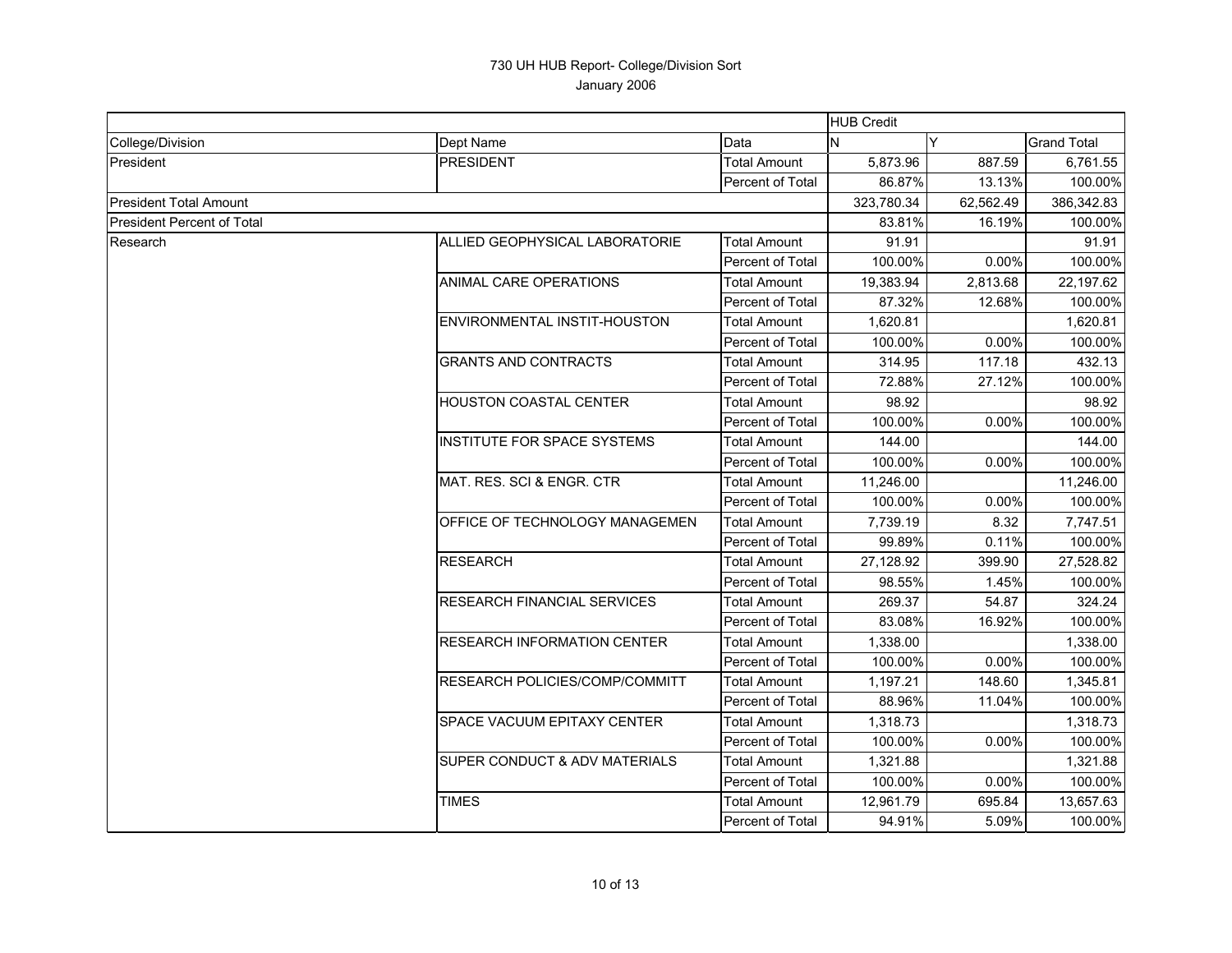|                                  |                                       |                         | <b>HUB Credit</b> |           |                    |
|----------------------------------|---------------------------------------|-------------------------|-------------------|-----------|--------------------|
| College/Division                 | Dept Name                             | Data                    | N                 | Y         | <b>Grand Total</b> |
| Research                         | TX LEARNING/COMPUTATIONAL CTR         | <b>Total Amount</b>     | 37,786.29         | 11,024.10 | 48,810.39          |
|                                  |                                       | <b>Percent of Total</b> | 77.41%            | 22.59%    | 100.00%            |
|                                  | <b>TCSUH</b>                          | <b>Total Amount</b>     | 84.047.31         | 1,833.95  | 85,881.26          |
|                                  |                                       | Percent of Total        | 97.86%            | 2.14%     | 100.00%            |
|                                  | <b>CENTER FOR ADVANCED MATERIALS</b>  | <b>Total Amount</b>     | 2,661.92          | 834.43    | 3,496.35           |
|                                  |                                       | Percent of Total        | 76.13%            | 23.87%    | 100.00%            |
| <b>Research Total Amount</b>     |                                       |                         | 210,671.14        | 17,930.87 | 228,602.01         |
| <b>Research Percent of Total</b> |                                       |                         | 92.16%            | 7.84%     | 100.00%            |
| <b>Student Affairs</b>           | <b>CAMPUS ACTIVITIES</b>              | Total Amount            | 15,780.96         | 1,239.02  | 17,019.98          |
|                                  |                                       | Percent of Total        | 92.72%            | 7.28%     | 100.00%            |
|                                  | CENTER FOR STUDENTS W/DISABILI        | <b>Total Amount</b>     | 11,796.90         | 2,401.00  | 14,197.90          |
|                                  |                                       | Percent of Total        | 83.09%            | 16.91%    | 100.00%            |
|                                  | CHILD CARE CENTER                     | Total Amount            | 6,903.12          | 655.73    | 7,558.85           |
|                                  |                                       | Percent of Total        | 91.33%            | 8.67%     | 100.00%            |
|                                  | COUNSELING AND PSYCH SVCS             | Total Amount            | 2,617.90          | 370.02    | 2,987.92           |
|                                  |                                       | Percent of Total        | 87.62%            | 12.38%    | 100.00%            |
|                                  | <b>CULLEN PERFORMANCE HALL</b>        | <b>Total Amount</b>     | 4,444.74          |           | 4,444.74           |
|                                  |                                       | Percent of Total        | 100.00%           | 0.00%     | 100.00%            |
|                                  | <b>DEAN OF STUDENTS</b>               | <b>Total Amount</b>     | 4.982.07          |           | 4,982.07           |
|                                  |                                       | Percent of Total        | 100.00%           | 0.00%     | 100.00%            |
|                                  | INT'L STUDENT & SCHOLAR SERVIC        | Total Amount            | 3,449.36          | 381.71    | 3,831.07           |
|                                  |                                       | Percent of Total        | 90.04%            | 9.96%     | 100.00%            |
|                                  | <b>INTRAMURALS &amp; RECREATION</b>   | Total Amount            | 7,494.20          | 2,864.87  | 10,359.07          |
|                                  |                                       | <b>Percent of Total</b> | 72.34%            | 27.66%    | 100.00%            |
|                                  | LEARNING AND ASSESSMENT SVCS          | Total Amount            |                   | 291.01    | 291.01             |
|                                  |                                       | Percent of Total        | 0.00%             | 100.00%   | 100.00%            |
|                                  | <b>LEARNING SUPPORT SERVICES</b>      | <b>Total Amount</b>     | 1,786.14          | 96.45     | 1,882.59           |
|                                  |                                       | Percent of Total        | 94.88%            | 5.12%     | 100.00%            |
|                                  | <b>RELIGION CENTER</b>                | <b>Total Amount</b>     | 195.00            |           | 195.00             |
|                                  |                                       | Percent of Total        | 100.00%           | $0.00\%$  | 100.00%            |
|                                  | <b>RESIDENTIAL LIFE &amp; HOUSING</b> | Total Amount            | 204.330.71        | 62,963.09 | 267,293.80         |
|                                  |                                       | Percent of Total        | 76.44%            | 23.56%    | 100.00%            |
|                                  | <b>STUDENT AFFAIRS</b>                | <b>Total Amount</b>     | 4,596.17          | 598.85    | 5,195.02           |
|                                  |                                       | Percent of Total        | 88.47%            | 11.53%    | 100.00%            |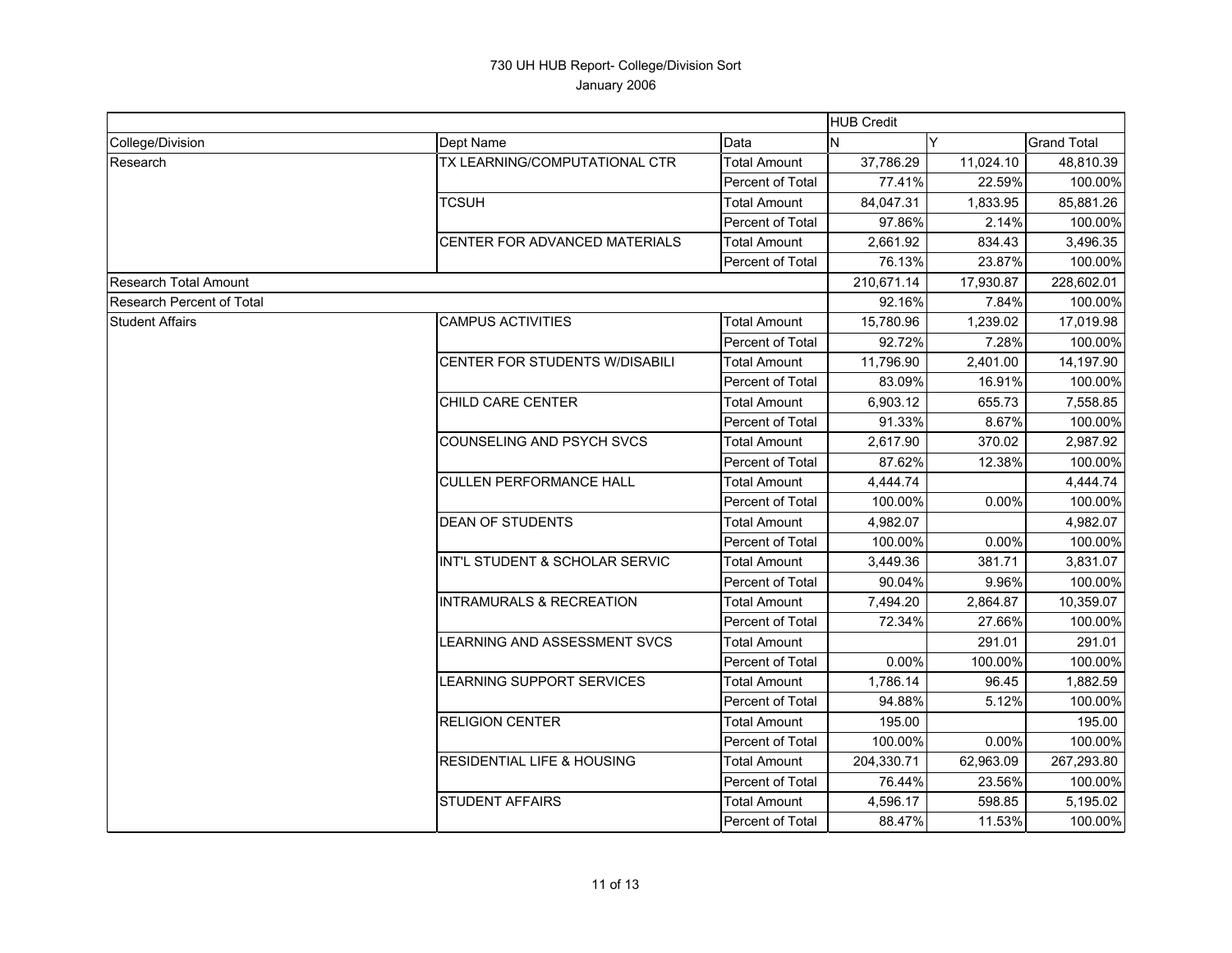|                                         |                                         |                         | <b>HUB Credit</b> |           |                    |
|-----------------------------------------|-----------------------------------------|-------------------------|-------------------|-----------|--------------------|
| College/Division                        | Dept Name                               | Data                    | N                 | Y         | <b>Grand Total</b> |
| <b>Student Affairs</b>                  | STUDENT HEALTH CENTER                   | <b>Total Amount</b>     | 14,597.86         | 7,885.43  | 22,483.29          |
|                                         |                                         | Percent of Total        | 64.93%            | 35.07%    | 100.00%            |
|                                         | <b>STUDENT PHARMACY</b>                 | <b>Total Amount</b>     | 1,478.00          |           | 1,478.00           |
|                                         |                                         | Percent of Total        | 100.00%           | 0.00%     | 100.00%            |
|                                         | <b>STUDENT PUBLICATIONS</b>             | Total Amount            | 2,879.09          | 580.84    | 3,459.93           |
|                                         |                                         | Percent of Total        | 83.21%            | 16.79%    | 100.00%            |
|                                         | UNIVERSITY CAREER SERVICES              | <b>Total Amount</b>     | 1,630.32          |           | 1,630.32           |
|                                         |                                         | Percent of Total        | 100.00%           | 0.00%     | 100.00%            |
|                                         | <b>UNIVERSITY CENTER</b>                | <b>Total Amount</b>     | 44,138.94         | 7,775.04  | 51,913.98          |
|                                         |                                         | Percent of Total        | 85.02%            | 14.98%    | 100.00%            |
|                                         | UNIVERSITY TESTING SERVICES             | <b>Total Amount</b>     | 3,319.32          | 830.83    | 4,150.15           |
|                                         |                                         | Percent of Total        | 79.98%            | 20.02%    | 100.00%            |
|                                         | <b>VETERAN SERVICES</b>                 | Total Amount            | 1,894.63          |           | 1,894.63           |
|                                         |                                         | Percent of Total        | 100.00%           | 0.00%     | 100.00%            |
| <b>Student Affairs Total Amount</b>     |                                         |                         | 338,315.43        | 88,933.89 | 427,249.32         |
| <b>Student Affairs Percent of Total</b> |                                         |                         | 79.18%            | 20.82%    | 100.00%            |
| Technology                              | CENTER FOR TECHNOLOGY LITERACY          | <b>Total Amount</b>     | 3.298.74          |           | 3,298.74           |
|                                         |                                         | Percent of Total        | 100.00%           | 0.00%     | 100.00%            |
|                                         | DEAN, TECHNOLOGY                        | <b>Total Amount</b>     | 10,264.10         | 25,968.25 | 36,232.35          |
|                                         |                                         | Percent of Total        | 28.33%            | 71.67%    | 100.00%            |
|                                         | <b>ENGINEERING TECHNOLOGY</b>           | Total Amount            | 578.97            | 2,598.00  | 3,176.97           |
|                                         |                                         | <b>Percent of Total</b> | 18.22%            | 81.78%    | 100.00%            |
|                                         | HUMAN DEVELOP AND CONSUMER SCI          | <b>Total Amount</b>     | 3,522.93          | 241.00    | 3,763.93           |
|                                         |                                         | Percent of Total        | 93.60%            | 6.40%     | 100.00%            |
|                                         | <b>INFORMATION &amp; LOGISTICS TECH</b> | <b>Total Amount</b>     | 9,374.65          |           | 9,374.65           |
|                                         |                                         | Percent of Total        | 100.00%           | 0.00%     | 100.00%            |
| <b>Technology Total Amount</b>          |                                         |                         | 27,039.39         | 28,807.25 | 55,846.64          |
| <b>Technology Percent of Total</b>      |                                         |                         | 48.42%            | 51.58%    | 100.00%            |
| <b>University Advancement</b>           | <b>ADVANCEMENT INFORMATION SVCS</b>     | <b>Total Amount</b>     | 108.24            | 112.90    | 221.14             |
|                                         |                                         | Percent of Total        | 48.95%            | 51.05%    | 100.00%            |
|                                         | <b>ANNUAL GIVING</b>                    | <b>Total Amount</b>     | 187.70            | 148.83    | 336.53             |
|                                         |                                         | Percent of Total        | 55.78%            | 44.22%    | 100.00%            |
|                                         | <b>DEVELOPMENT</b>                      | <b>Total Amount</b>     | 15,418.85         | 3,310.09  | 18,728.94          |
|                                         |                                         | <b>Percent of Total</b> | 82.33%            | 17.67%    | 100.00%            |